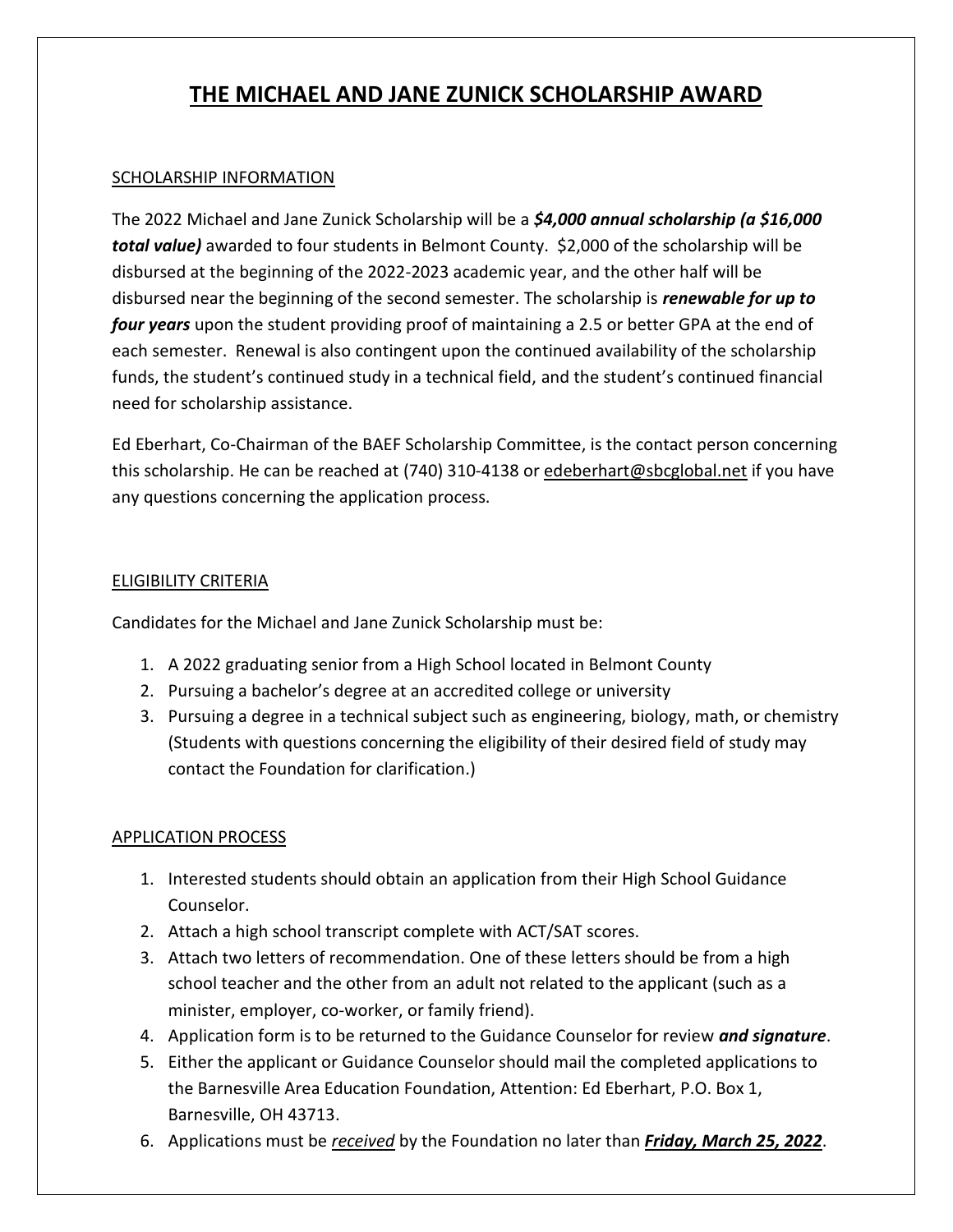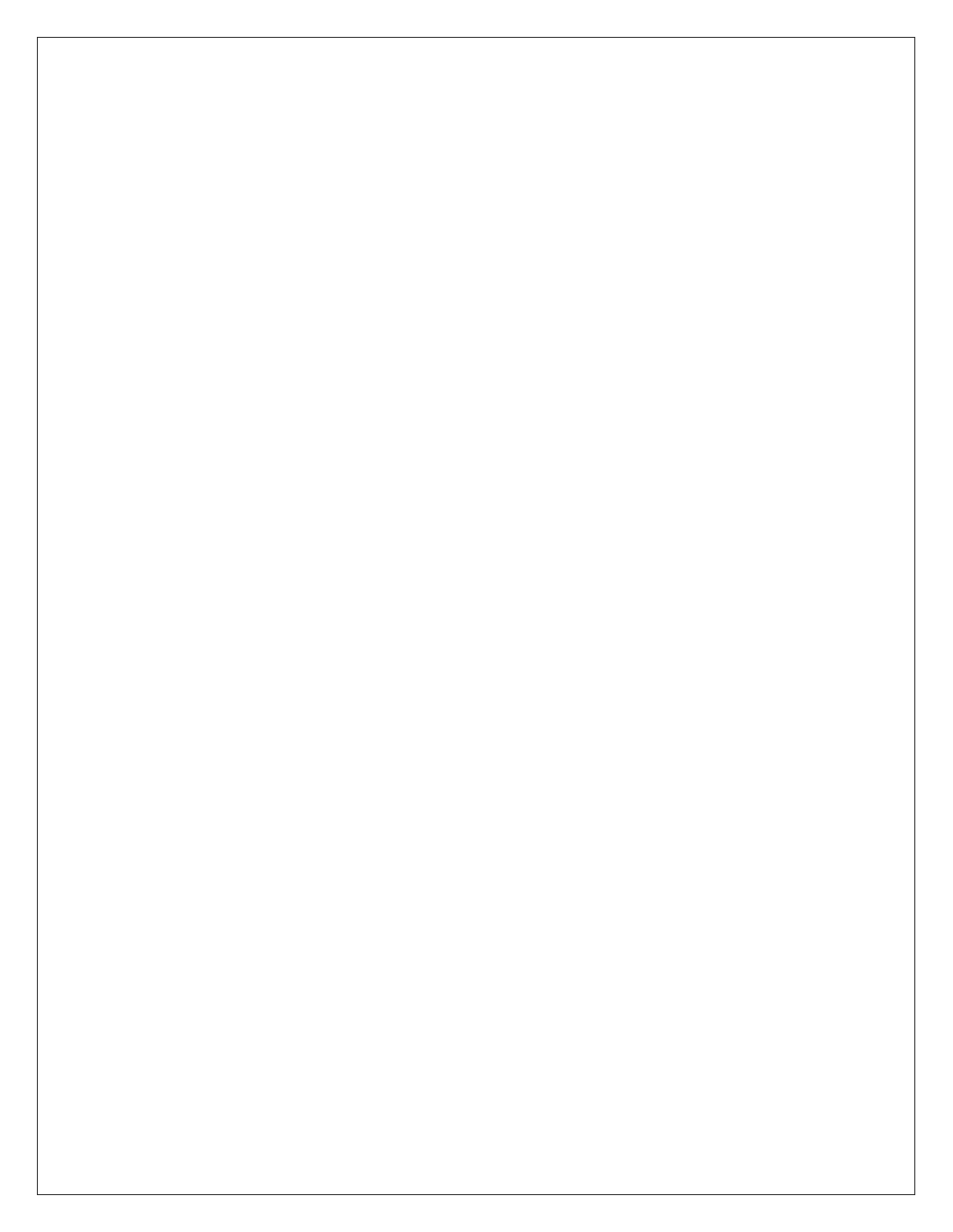# **2022 Michael and Jane Zunick Scholarship Application**

*Barnesville Area Education Foundation*

### **PERSONAL DATA**

| College or University you will be attending: ___________________________________ |
|----------------------------------------------------------------------------------|
|                                                                                  |
|                                                                                  |
| <b>EDUCATIONAL/EXTRACURRICULAR INVOLVEMENT</b>                                   |
|                                                                                  |
| <b>High School Activities:</b>                                                   |
|                                                                                  |
|                                                                                  |
| ,我们也不会有什么。""我们的人,我们也不会有什么?""我们的人,我们也不会有什么?""我们的人,我们也不会有什么?""我们的人,我们也不会有什么?""我们的人 |
|                                                                                  |
| Leadership Positions Held:                                                       |

Honors/Awards Received (9<sup>th</sup>-12<sup>th</sup> grade only)

### **CIVIC/COMMUNITY/VOLUNTEER ACTIVITIES**